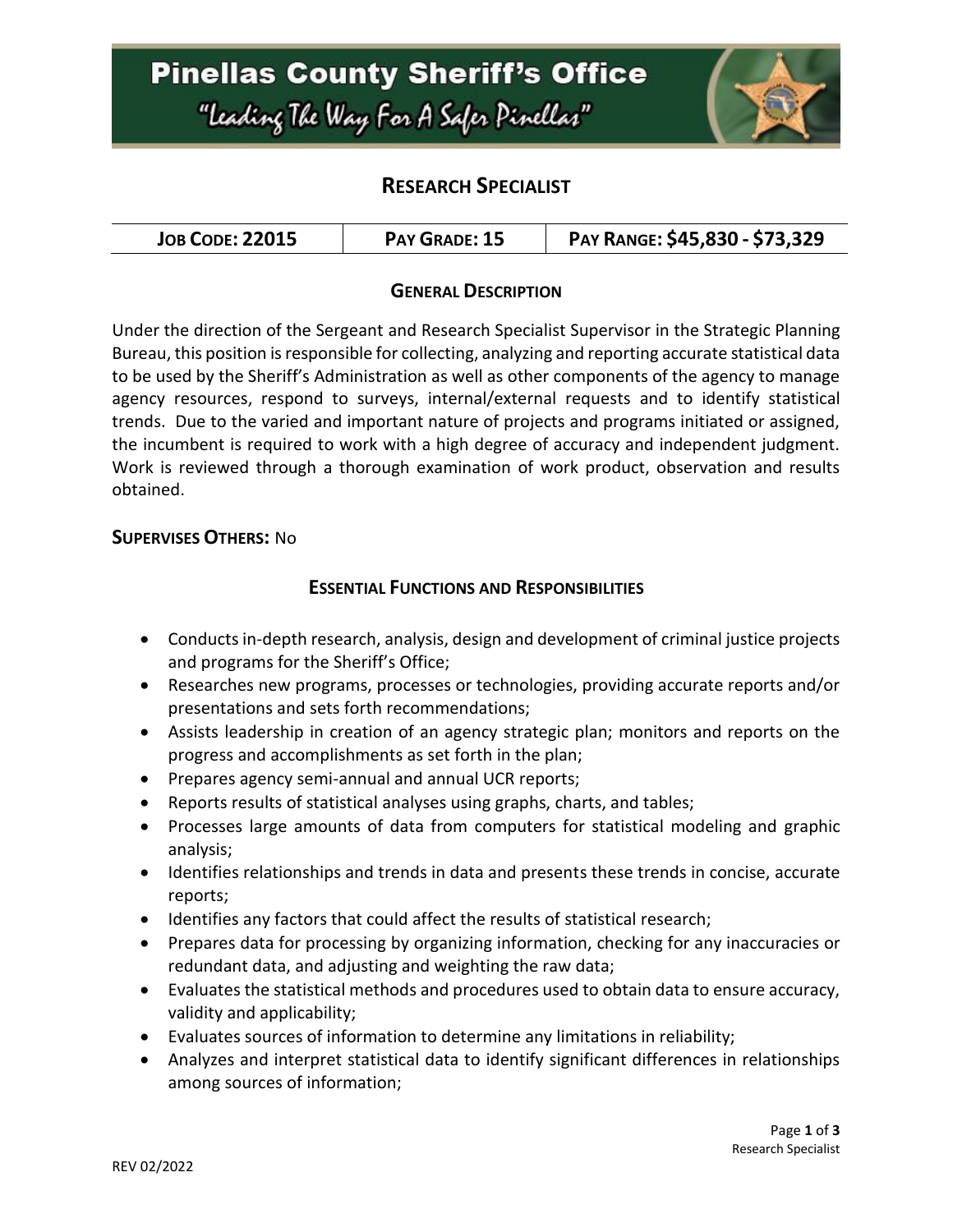# **Pinellas County Sheriff's Office** "Leading The Way For A Safer Pinellar"

- Uses information obtained from baselines or historical data to structure uncompromised and efficient analyses;
- Develops an understanding of fields to which statistical methods are to be applied to determine whether methods and results are appropriate;
- Plans data collection methods for specific projects;
- Develops and record methodologies used for extracting data to assure duplication of results and to assure future data comparisons use exact variables for accurate comparisons during differing timeframes;
- Presents statistical findings during presentations and briefings to the Executive Staff;
- Envisions and develop ways to analyze trends and present these trends in accurate easily understood analytical products;
- Supports the creation, distribution, or completion of external/internal surveys;
- Produces timely and accurate monthly, quarterly, annual or semi-annual statistical reports in support of PCSO requestors;
- Participates in Sheriff's Office recruitment and community relations activities as directed.

Regular and reliable attendance is required as an essential function of the position.

This position may be considered essential and, in the event of an emergency or natural disaster, may be required to work.

This list is not intended to be all-inclusive and you may not be responsible for every item listed. The employer reserves the right to assign additional functions and responsibilities as necessary.

### **QUALIFICATIONS**

- Graduation from an accredited college or university with a Bachelor Degree in Statistics, Business Administration, Public Administration, or related field AND two (2) years' related experience
- Or equivalent combination of education and experience
- Completion of all components of a functional Excel test
- Must possess a valid Florida driver's license